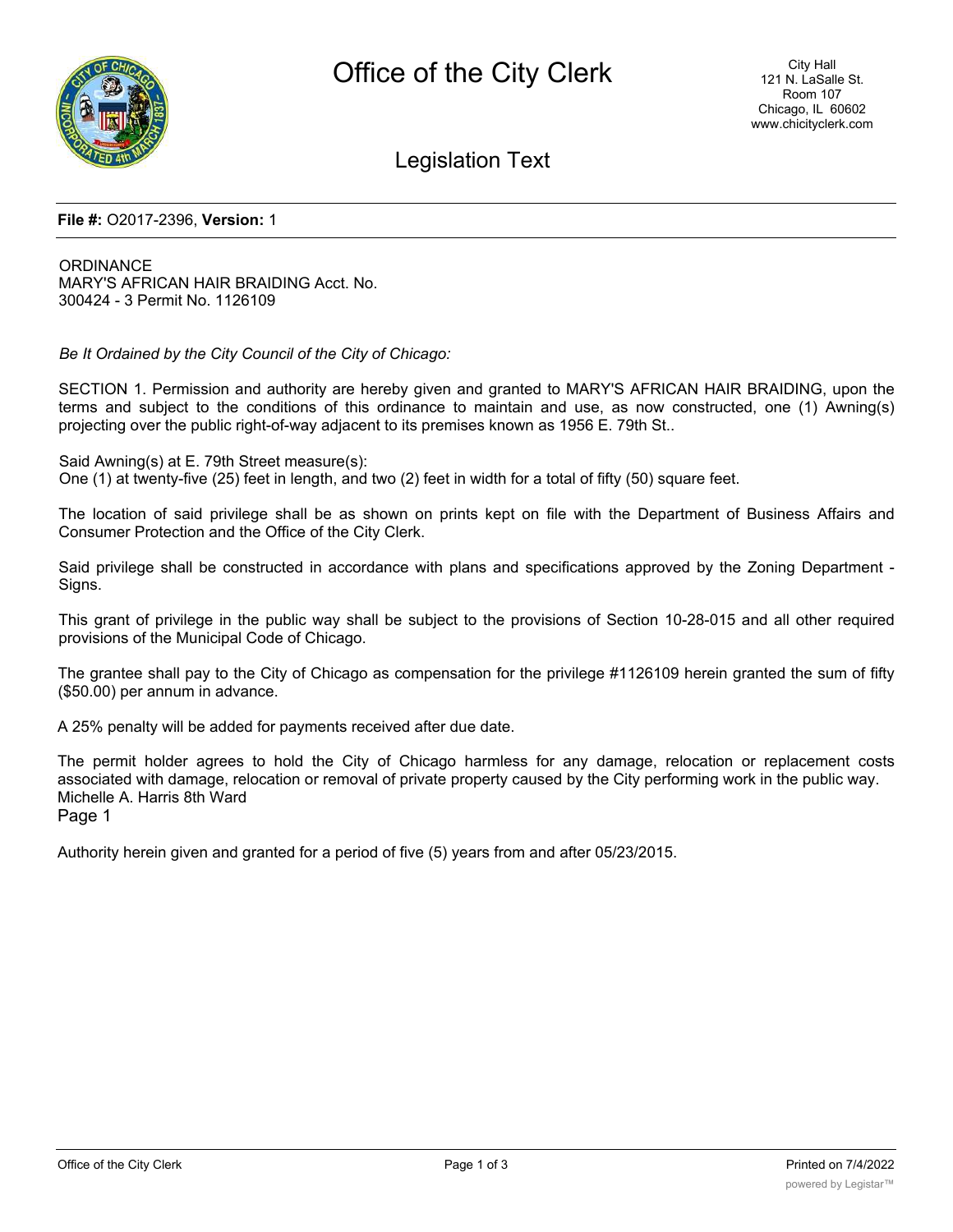Department of Business Affairs and Consumer Protection Small Business Center - Public Way Use Unit City Hall - 121 N. LaSalle Street.. Room 800 • Chicago, IL 60602 312-74-GOB1Z/ 312-744-6249 • (312) 744-1944 (TTY) blip://www citvofchicago.org/bacp <http://citvofchicago.org/bacp>

**03/29/2017**

## **Alderman Michelle A. Harris**

Ward # 08 City of Chicago City Hall, Room 200 121 North LaSalle Street Chicago, Illinois 60602

**Re: An ordinance to use and maintain a portion of the public right-of-way for one (1) awning(s) for MARY'S AFRICAN HAIR BRAIDING, adjacent to the premises known as 1956 E. 79th St..**